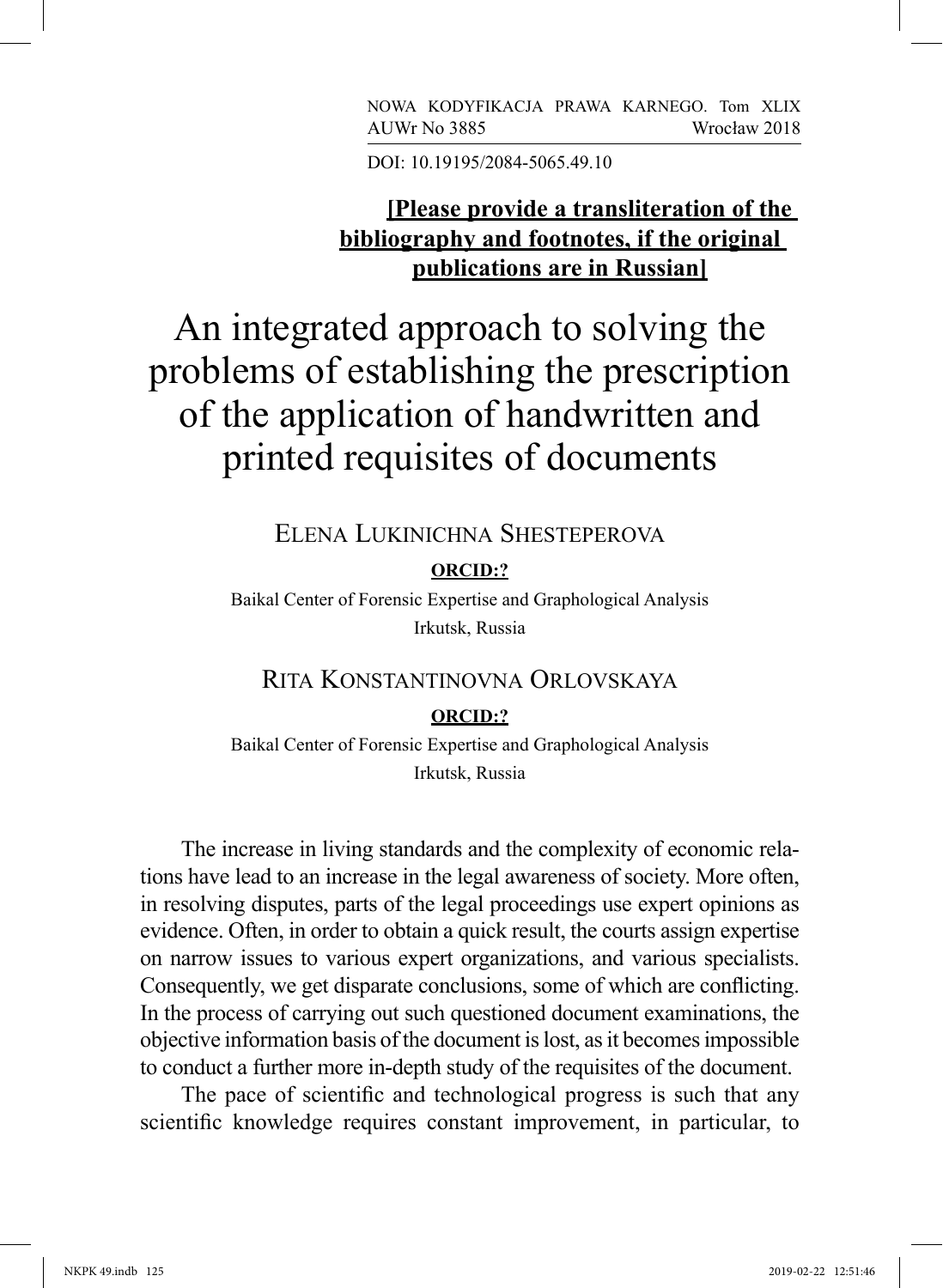enhance the professional competence of experts. In addition, today in modern document circulation investigative bodies, courts, and then experts face a huge number of options for document forgery. This is due to both the technical and the information capabilities of citizens. When falsifying documents, methods of computer installation, $<sup>1</sup>$  technical forg-</sup> ery applying other technical means, etc. are used. Objective and correct identification of this range of criminal methods is possible only with a comprehensive approach to the research, both regarding details (requisites) and documents.

In recent decades, there has been a rapid expansion of the range of forensic expertise of documents, often coupled with a significant qualitative change in these objects. This leads to the fact that expert examination of documents based on only traditional knowledge in the sphere of technical examination of documents (TED), within the framework of one type of examination, becomes impossible (or one-sided) and requires knowledge from other related spheres.

This urgent need has determined the use of various means and methods of investigation by forensic experts and specialists to identify falsifications of documents. The more complicated tasks of examination often become fully resolved only due to an integrated expert study.

The question of the admissibility of an integrated document study has been the subject of discussion for some time. It has caused many objections, as experts seemed to outgo beyond their competence and, accordingly, break the principle of personal responsibility of the expert for the conclusion he had come to. However, the practice did not confirm such fears. Now an integrated forensic examination of documents has proven its effectiveness. Both experts and forensic scientists consider it necessary.

Traditional primary visual inspection of a document in forensic examination of the present day is applied through optical microscopy methods. The use of polarizing microscopes, optical digital devices with the possibility of increasing up to 600 times allows you to establish test material with which the requisites of the document are fulfilled. A qualified expert, for example, is sure to distinguish (by the morphology of strokes)

 $<sup>1</sup>$  Plinatus A. A. Modern possibilities of technical and forensic research of copies</sup> of documents made through installation // Forensic tools and methods in the disclosure and investigation of crimes. М.: ECC of the Ministry of Internal Affairs of Russia, 2006. Т.2. Pp. 139–146.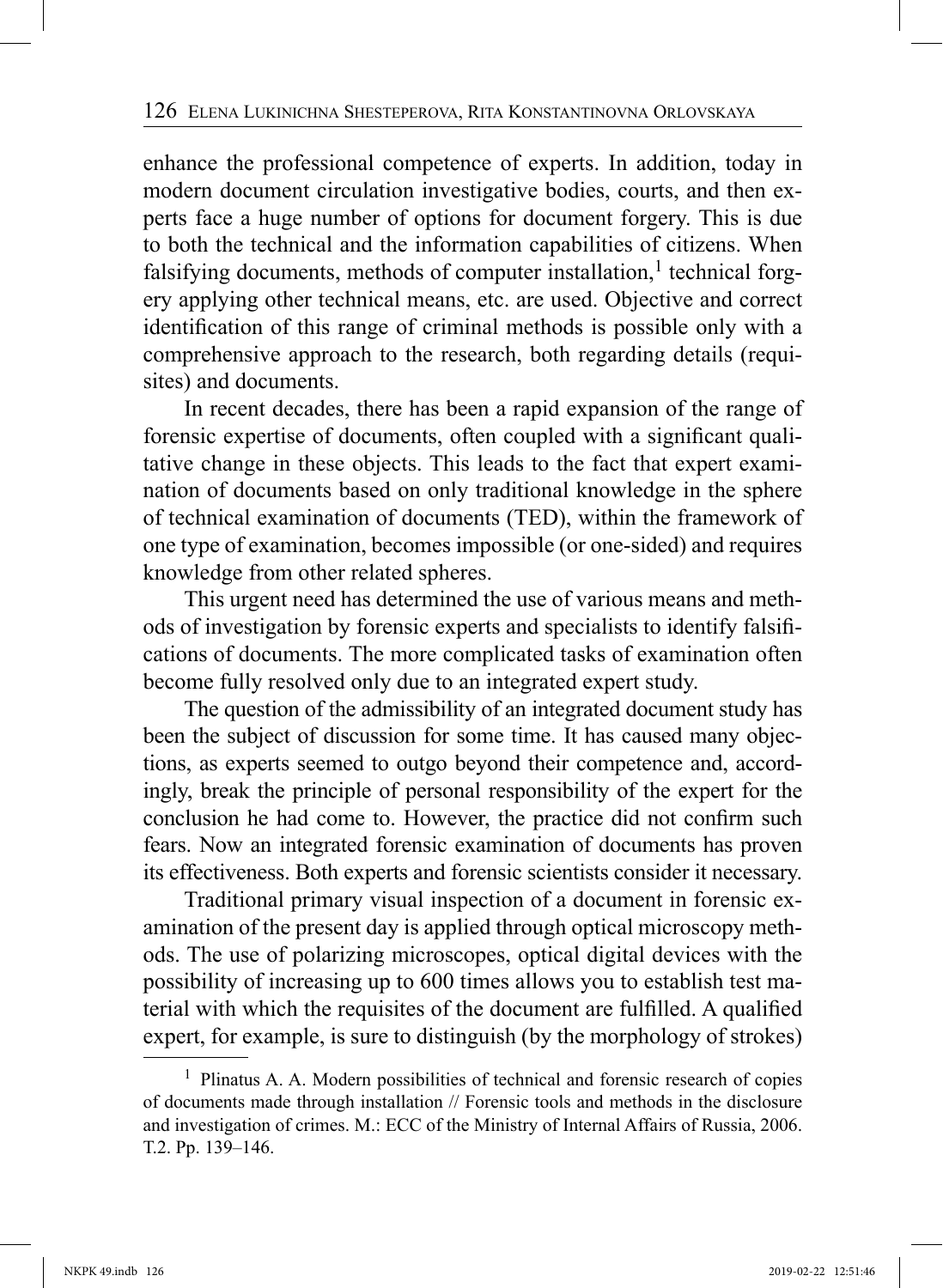the details (requisites) made by paste for a ballpoint pen from another test material (pen ink, ink for a gel pen, pencil, etc).

The methods of optical microscopy also make it possible to establish the fact of making requisites with pens that have paste (refill) of different color shades. To confirm the difference in the color shades of the paste, and, consequently, prove the fulfillment of requisites by different writing instruments, is possible with thin-layer chromatography methods by establishing a qualitative composition of the dyes of the writing test material. Traditional thin-layer chromatography methods allow fixing the following information: in one document both notes and signature are made with the pastes for ballpoint pens with a different component dye composition, i.e., different ballpoint pens. Also for these purposes, it is possible to use gas chromatography using mass-selective detectors, and spectrophotometric installations.

The use of these methods undoubtedly increases the reliability of the conclusions in determining the relative limitation of the fulfillment of the details (requisites) of the document.

The study of printed text as one of the requisites allows fixing time intervals for document creation: making some sheets of the document at different periods or one-time making documents with different creation dates. It also allows revealing the fact of computer editing when creating a document. In the elements of the strokes of printed characters it is possible to analyze the dynamics of depletion of the cartridge for its operational period (Fig. 1), to establish asynchronicity (time difference) in making printed text on different sheets of the document (Fig. 2–3), to reveal the fact of computer processing of the image of the document after scanning (Fig. 4).



Figure 1. Dynamics of operational period characteristics of a printer<sup>2</sup>

<sup>&</sup>lt;sup>2</sup> All the figures in this article come from different questioned document examinations taken at the Baikal Center of Forensic Expertise and Graphological Analysis.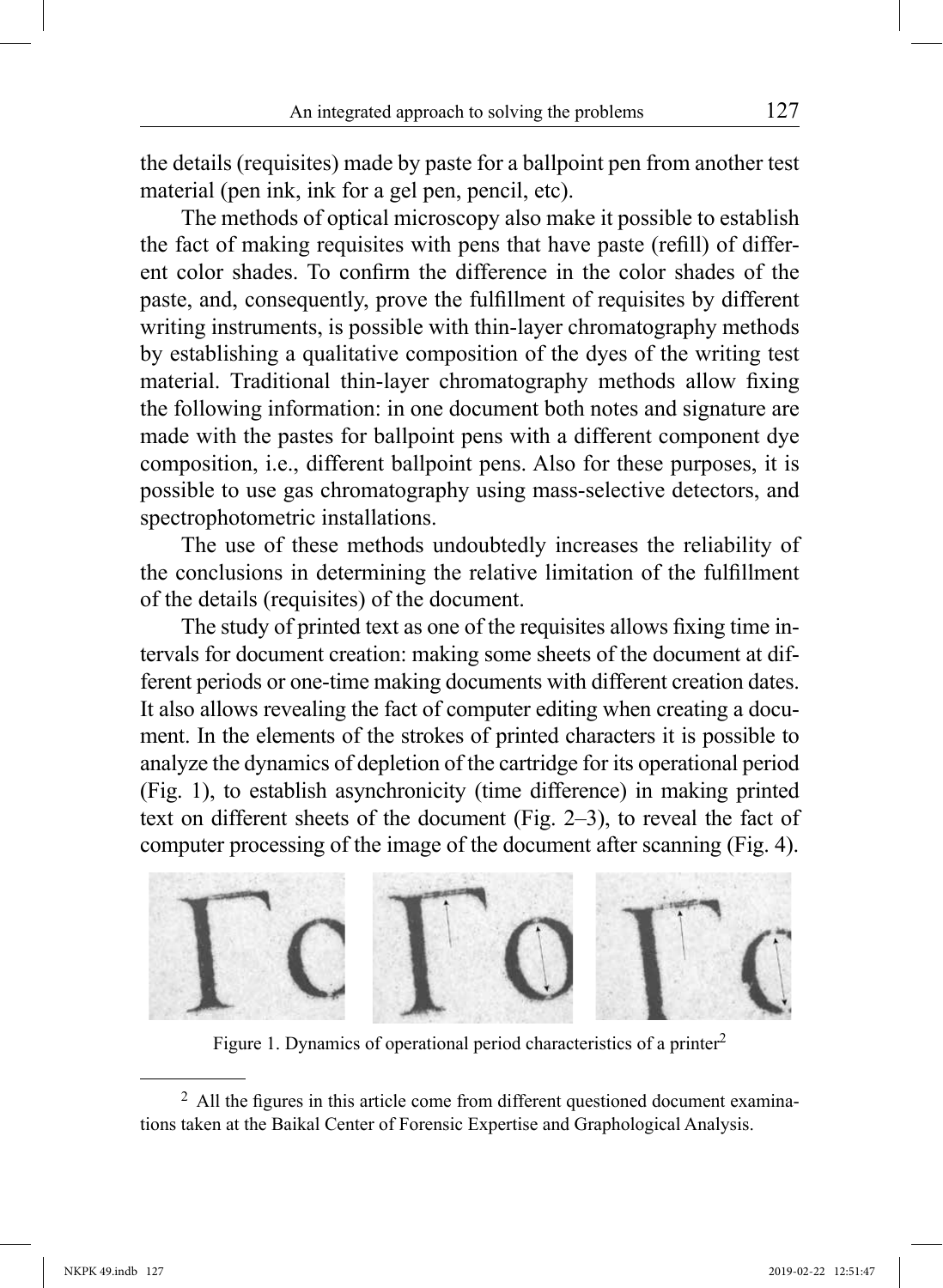

Figure 2. Elements of printed text from the first (a) and second (b) pages of the first copy of the document



Figure 3. Elements of printed text from the first (a) and second (b) pages of the second copy of the document after computer processing



Figure 4. Symptoms of computer editing when creating a document

With further research, an expert can establish the relative age of execution of requisites: the sequence of applying the printed text, handwritten notes, signatures, and prints. It is possible to fix the sequence of applying the requisites both with zones of mutual intersection and without them. For these purposes, they use direct optical microscopes with a magnification of up to 600 times (Fig. 5–9).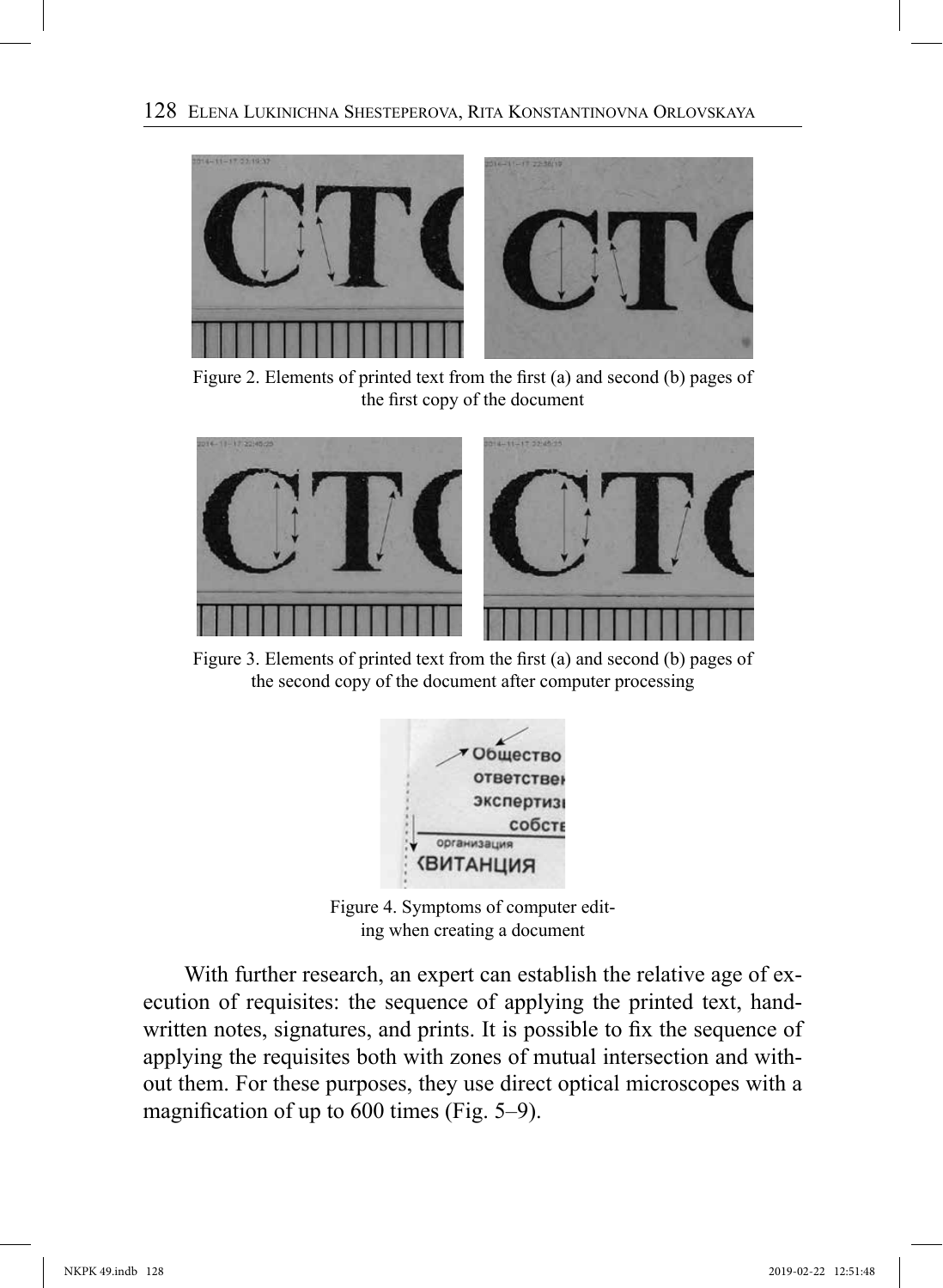

Figure 5. The paste of the ballpoint pen, which has been signed, is located on the stroke of the printed text in the place (zone) of their mutual intersection



Figure 6. The trace of the balloon unit of the writing device on the toner particle when the sequence of applying requisites is found without the places of mutual intersection of the signature strokes and printed text



Figure 7. Particles of the coloring matter of the printed text (toner) under the coloring material (ballpoint pen paste) of the note stroke, detected with the Olympus BX51 microscope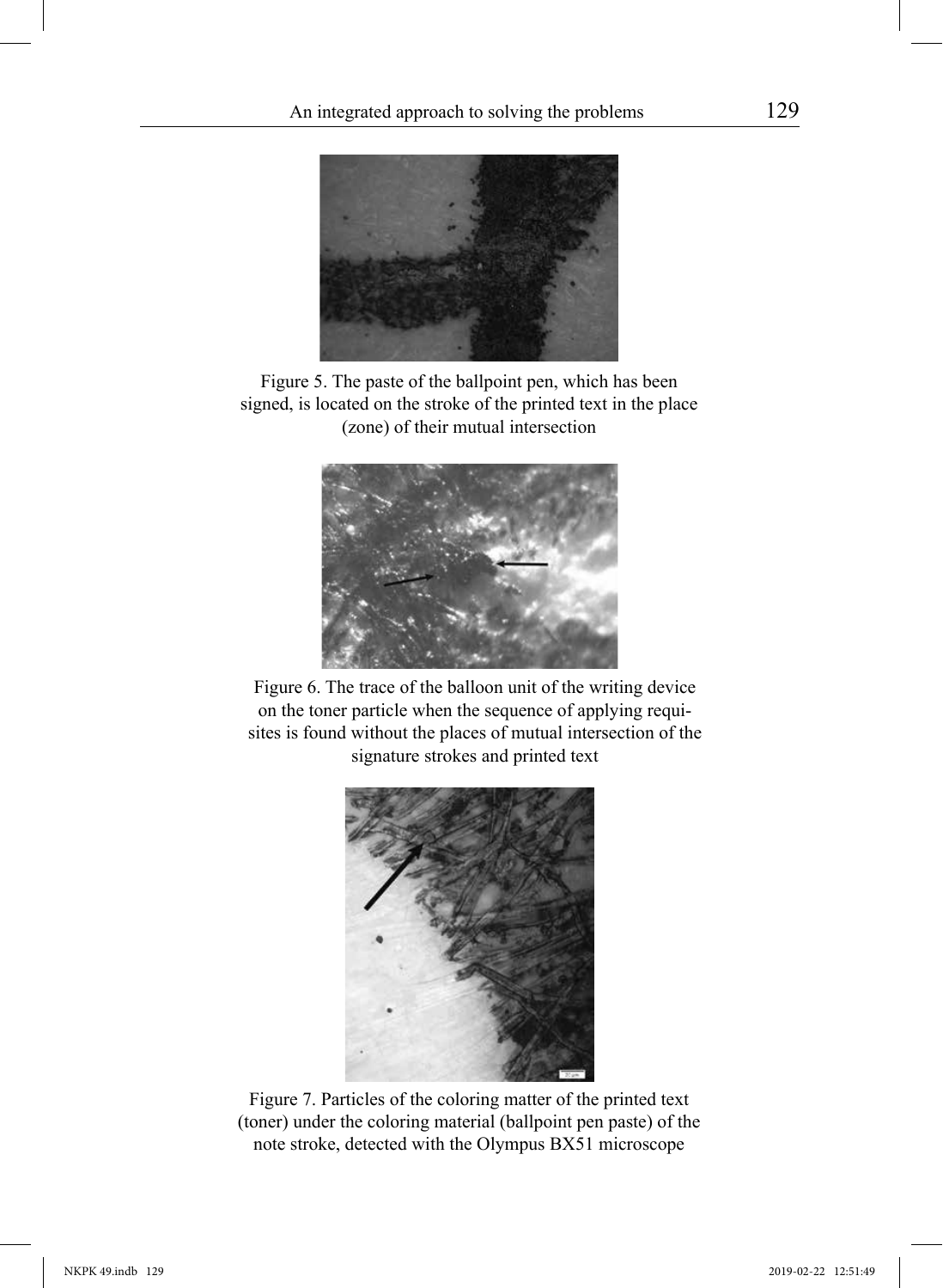

Figure 8. Particles of the coloring matter of the printed text (toner) under the coloring material BX51 microscope



Figure 9. Location of the stamp ink on the stroke of the printed text in the zone of their mutual intersection

However, with the help of such microscopes it is not always possible to determine the relief of the particles of the electrophotographic powder. In this case, the use of a scanning electron microscope (SEM) is effective.

Since the late 1970s, the use of a SEM has been the focus of the research work of experts who have been developing methods for establishing the sequence of making strokes in areas of their intersection. Good results were obtained in determining the sequence of making strokes on heterogeneous parts of intersections of the text printed on typewriters, dot matrix printers, electrophotographic printing devices, and handwritten strokes made with various writing test materials (ballpoint pen pastes, pencils, ink).

In foreign expert laboratories, this method is widely used and successfully improved, especially with the use of high-resolution electron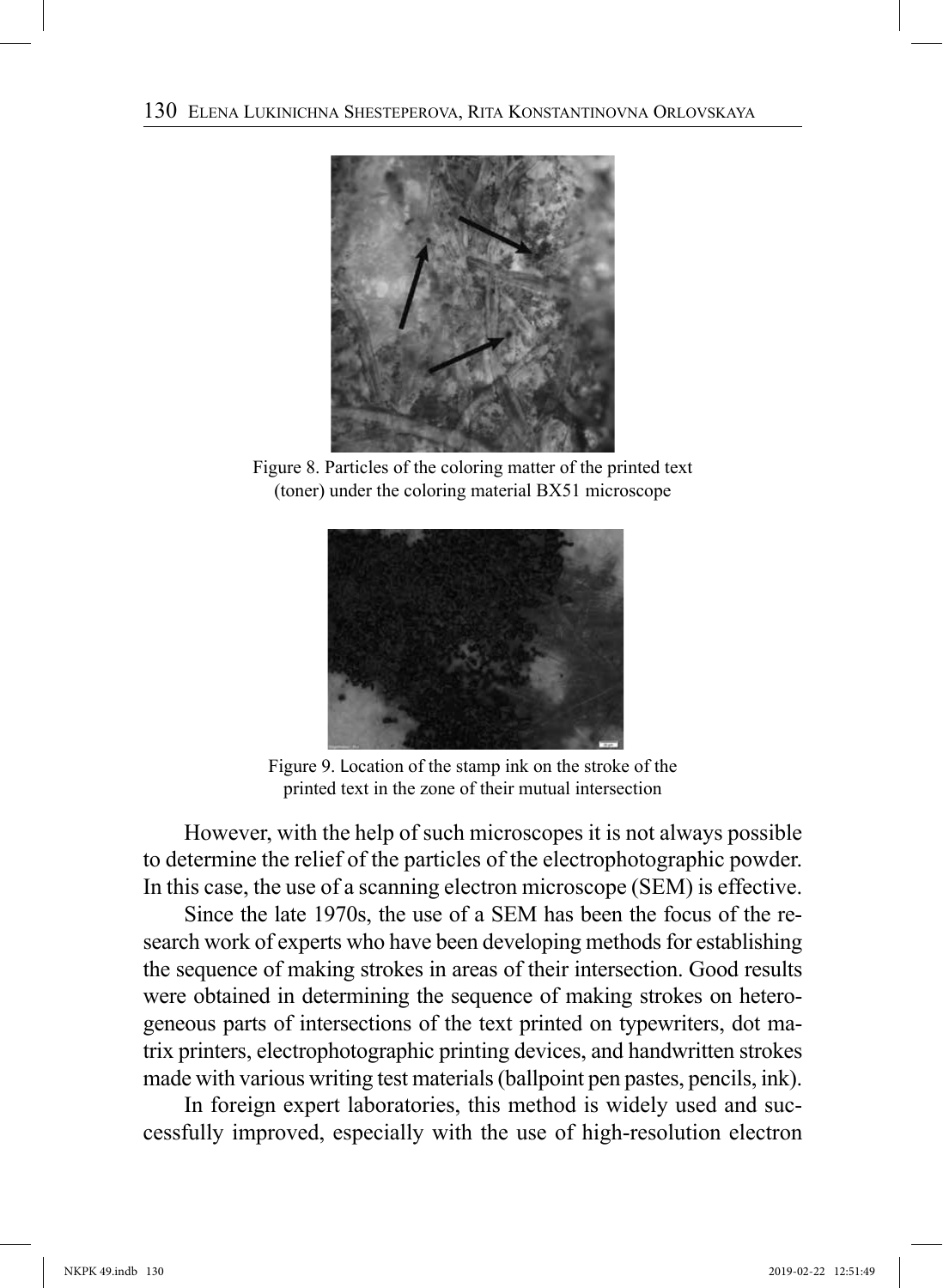microscopes, with field emission allowing high-quality stereo images at low voltages (less than 2mV).

In the expert laboratories of the Russian Federation, the SEM method has not been widely used, primarily due to their high cost.<sup>3</sup> The question of the high cost of a SEM can be resolved by renting such a microscope for a specific study in large (often state) organizations. Such a study can help to reveal the surface relief of the particles of the electrophotographic powder on the strokes of the ballpoint pen paste, their integrity or deformation, "bruising" (Fig. 10).



Figure 10. Magnified images of electrophotographic powder particles on the surface of ballpoint pen paste, obtained with a scanning electron microscope FEI Company Quanta 200. The arrow indicates the toner particle located on the signature stroke

In addition, the element map of the studying object allows one to confirm the presence of a particle of the coloring substance of the printed text on the paste stroke (X-ray spectral microanalysis with a special detector on the specified electron microscope is used to analyze the elemental composition). Several elements (aluminum, calcium, silicon, sulfur, iron) are scanned with the help of this method and the achieved maps, as well as spectrograms prove the presence of exactly the particle of the electrophotographic powder on the stroke, not other material (various kinds of contamination, etc.) (Fig. 11–12).

<sup>&</sup>lt;sup>3</sup> Toropova M. V. Establishing the sequence of application of documents requisites made by electrophotographic method, handwritten requisites and seal impressions: Guidelines / RFTSSE under the Ministry of justice of the Russian Federation. - M., 2011.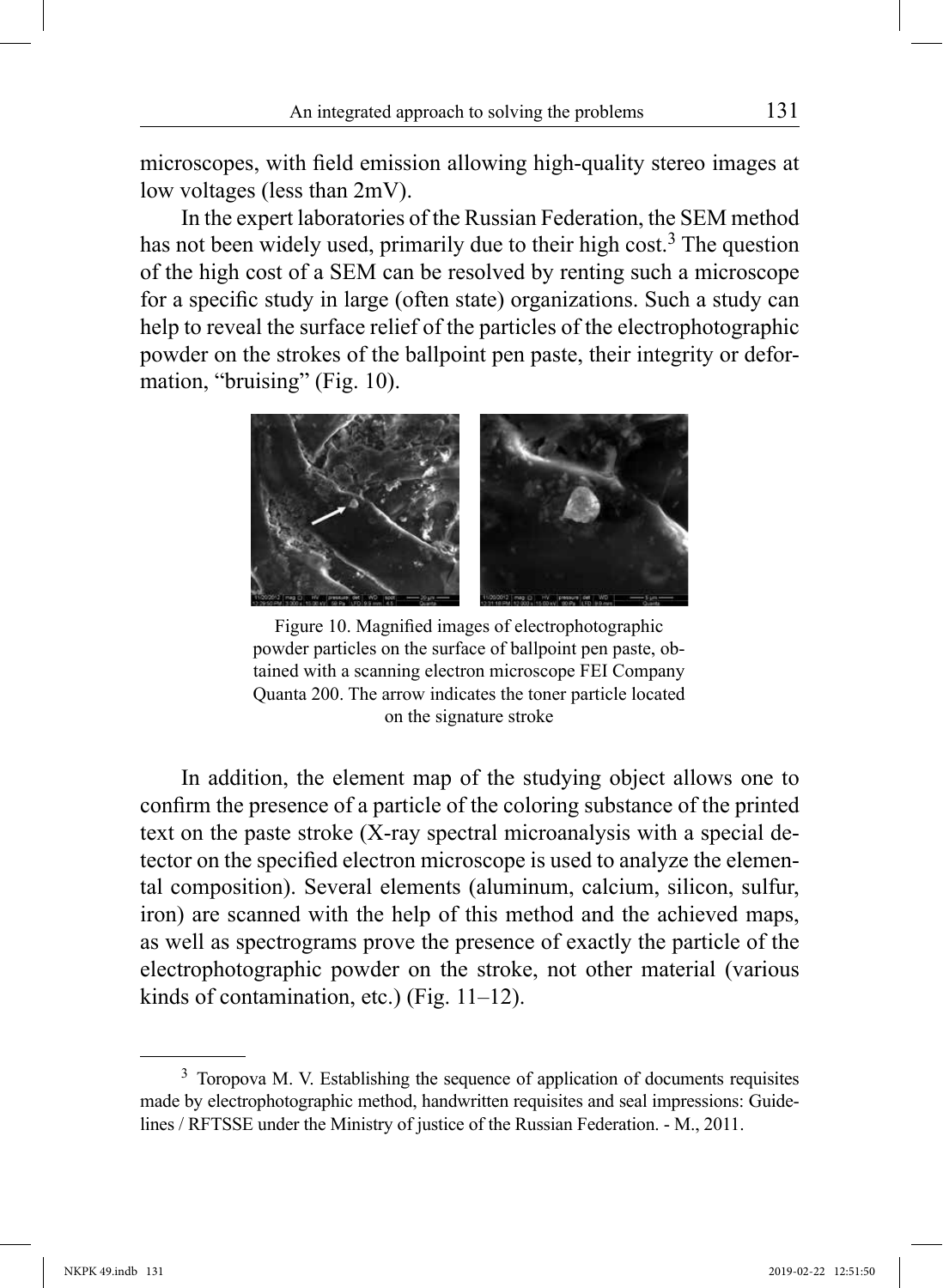#### 132 Elena Lukinichna Shesteperova, Rita Konstantinovna Orlovskaya

It is known that particles of electrophotographic powders consist of magnetic metal-containing (iron-containing) particles (most often magnesite) coated with a polymer material (most often silicone). These two main elements — iron (metal) and silicon, which are components of the particles of electrophotographic powders — are detected on the element map (Fig.13a, b).



Figure 11. The image of a fragment of a printed text stroke sample in the document obtained by scanning electron microscope FEI Company Quanta 200 and its element map on iron



Figure 12. The image of a toner particle and its element map on iron. The toner particle is located on the signature stroke in the document under study

The investigation with a scanning electron microscope in determining the sequence of application of the requisites of the documents (determining the relative prescription) can improve the reliability of the conclusion and avoid expert errors that are possible when using only direct optical microscopes.

The current/present reality existing in the field of technical research of documents requires their in-depth study with additional methods to-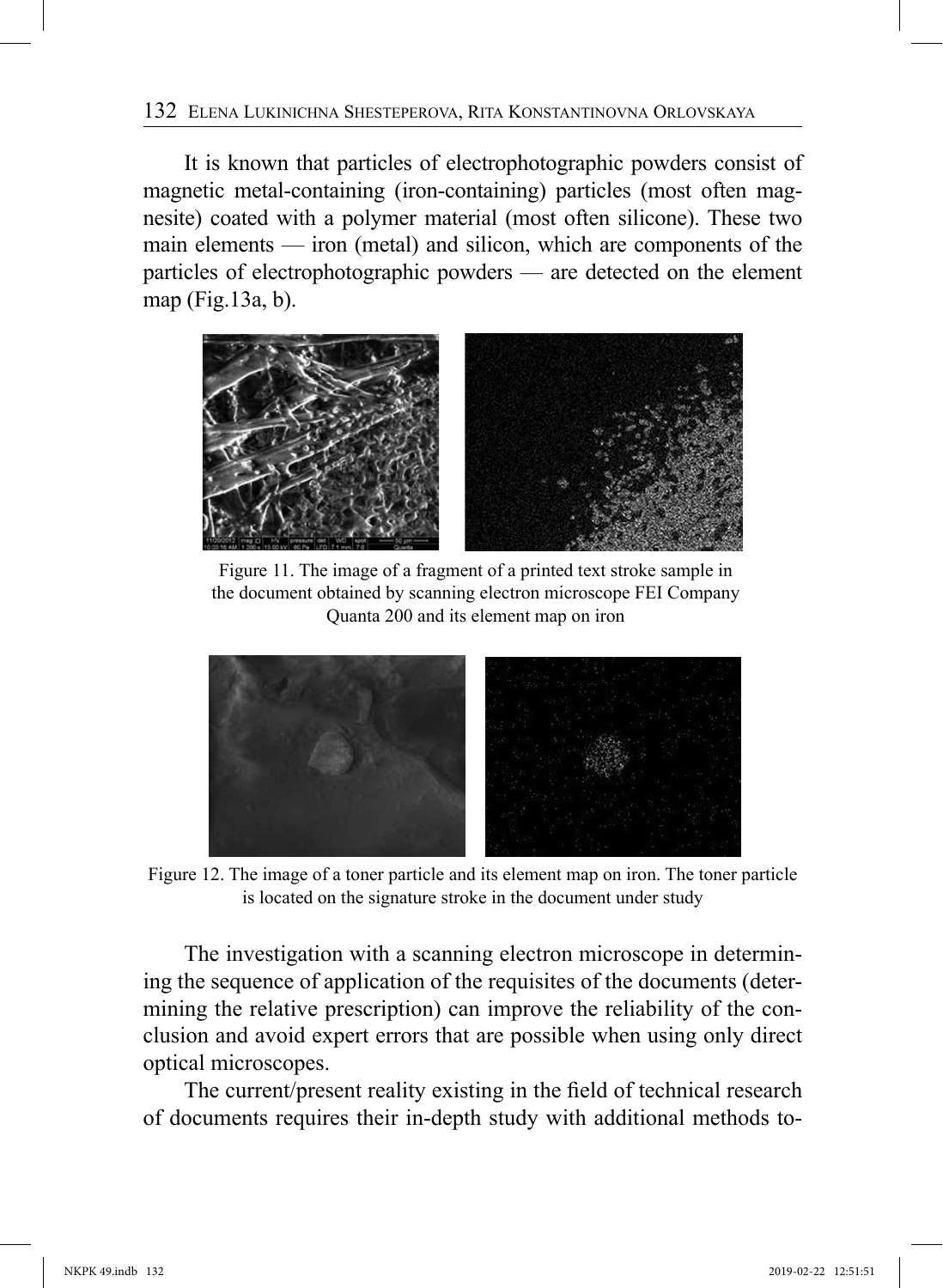

Figure 13. Spectrograms of the elemental composition of the paste stroke of the ballpoint pen (a) and the particles of the electrophotographic powder on the test stroke (b). The arrows indicate the peaks of two- and trivalent iron, and silicon

day. In addition, the method described is non-destructive; therefore, there is an advantage over other methods developed earlier.

An important factor in determining the time of execution of the document is the identification of the presence (absence) of traces of aggressive influence, both on the individual requisites of the document and on the document as a whole. For these purposes, it is obligatory to study the object in the reflected light of an optical microscope at various angles to the light source (including under coaxial illumination<sup>4</sup>) in various magnification regimes (from 100 to 600 times). So, for example, an expert can determine the fact of thermal and light (UV-radiation) effects on paper, ink, paste for ballpoint pens, toner of printed text (see Fig. 14–19).

Similarly, the signs of thermal effects on the document are revealed:

— when placing the document in the microwave, in the oven;

— when using water vapor;

— after a document is processed by UV emitters.

The most convincing (evidence-based) picture of traces presence (absence) of aggressive influence on the document is obtained by using an electronic scanning microscope (see Fig. 20–21).

<sup>4</sup> Toropova M. V., Furletov V. I. Study of documents subjected to aggressive influence (analysis of signs in the study of intersecting strokes) // Forensic examination: Russian and international experience (materials of the international scientific-practical conference). - Volgograd, 2012. P. 147-151.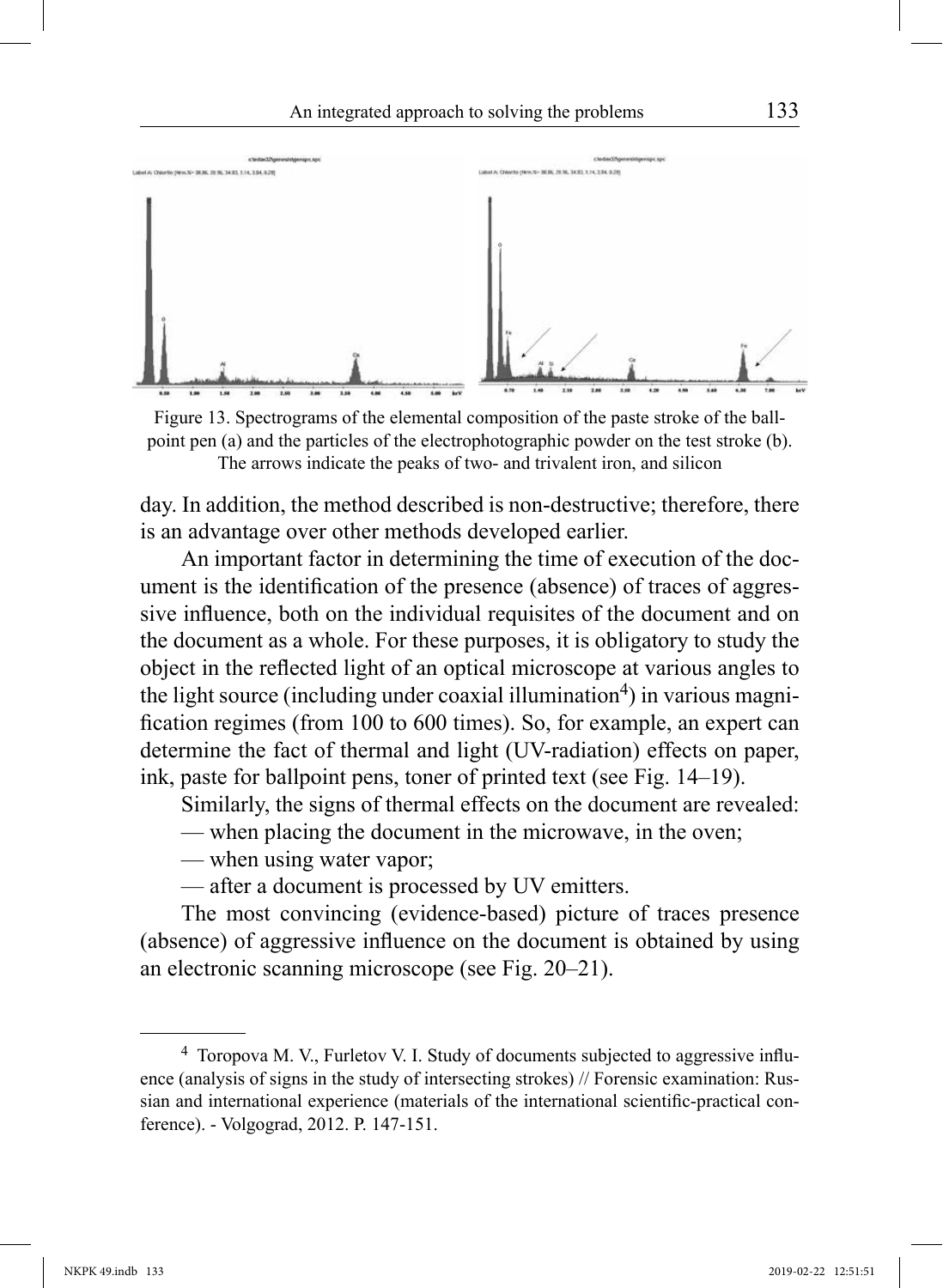

Figure 14. Traces of aggressive (thermal) impact on the document under study with the help of a microwave oven



Figure 15. The state of the stamp paint after thermal impact (the arrow indicates the areas of the dye sintering and spreading on the paper in the form of aureola)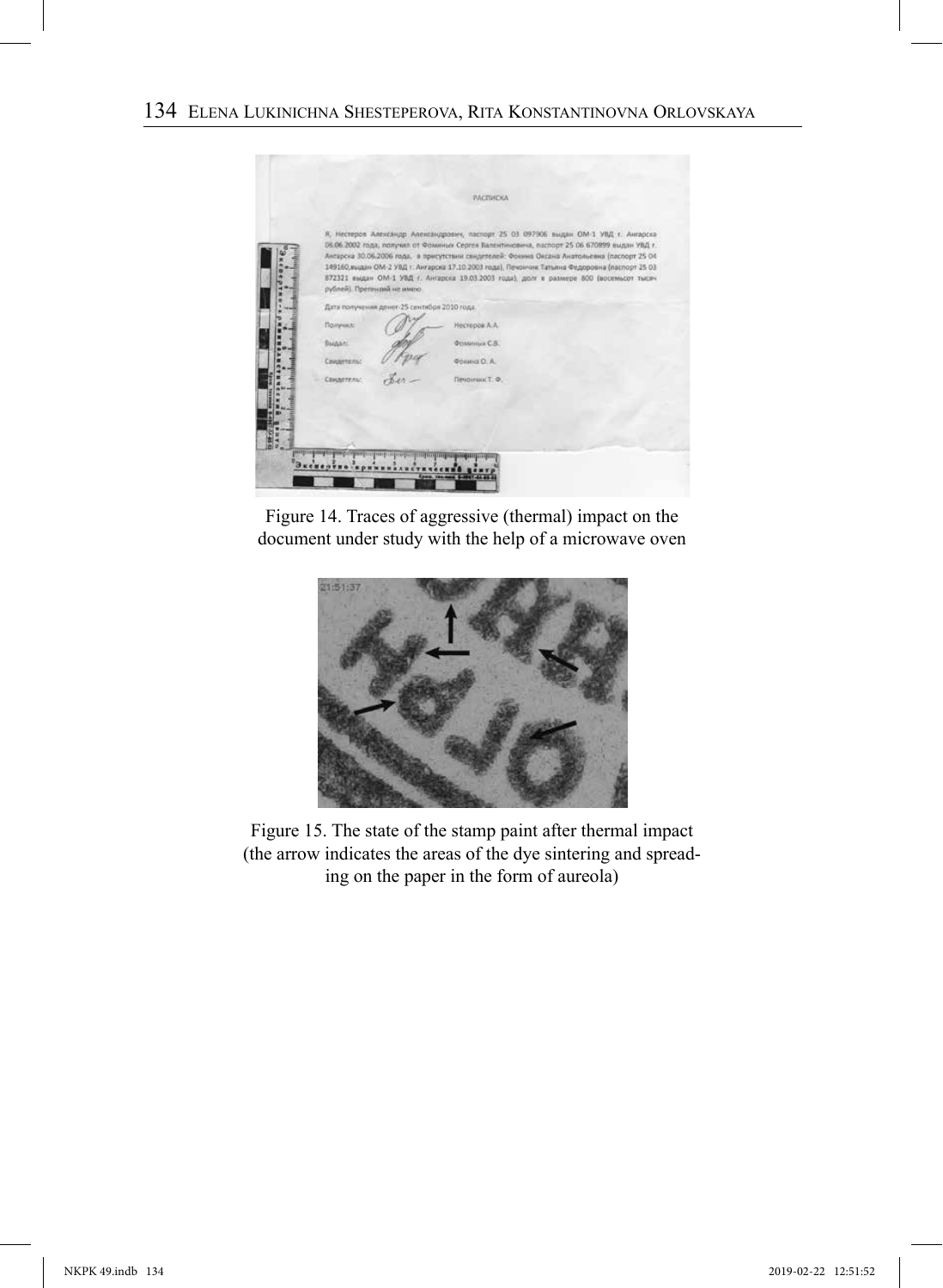

Figure 16. Areas of melting of ballpoint pen paste in the strokes of the signature. The images were taken with an Olympus BX63 microscope



Figure 17. The foreign fibers fused into the coloring substance of the printed text, which appeared as a result of aggressive influence on the document by the iron



Figure 18. Displacement of the layer of the coloring material of the printed text because of the thermal action of the iron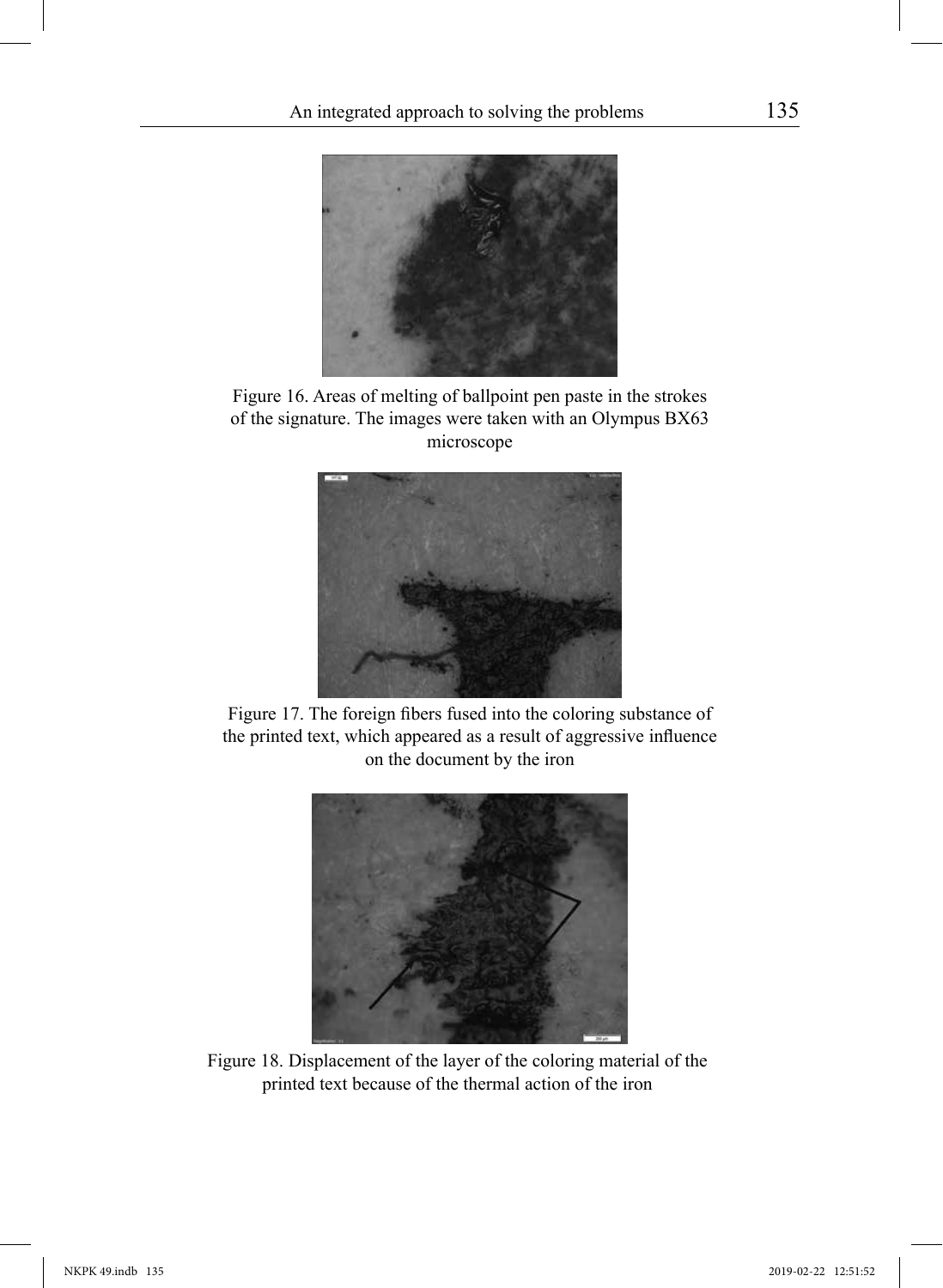

Figure 19. Light effect on the paper of the document, which led to a change in the color of the wood pulp elements



Figure 20. Type of strokes of the printed text made by the laser printer, without any aggressive influence on the document



Figure 21. Signs of thermal effects on the printed text of the document, identified with the help of FEI Company Quanta 200 scanning electron microscope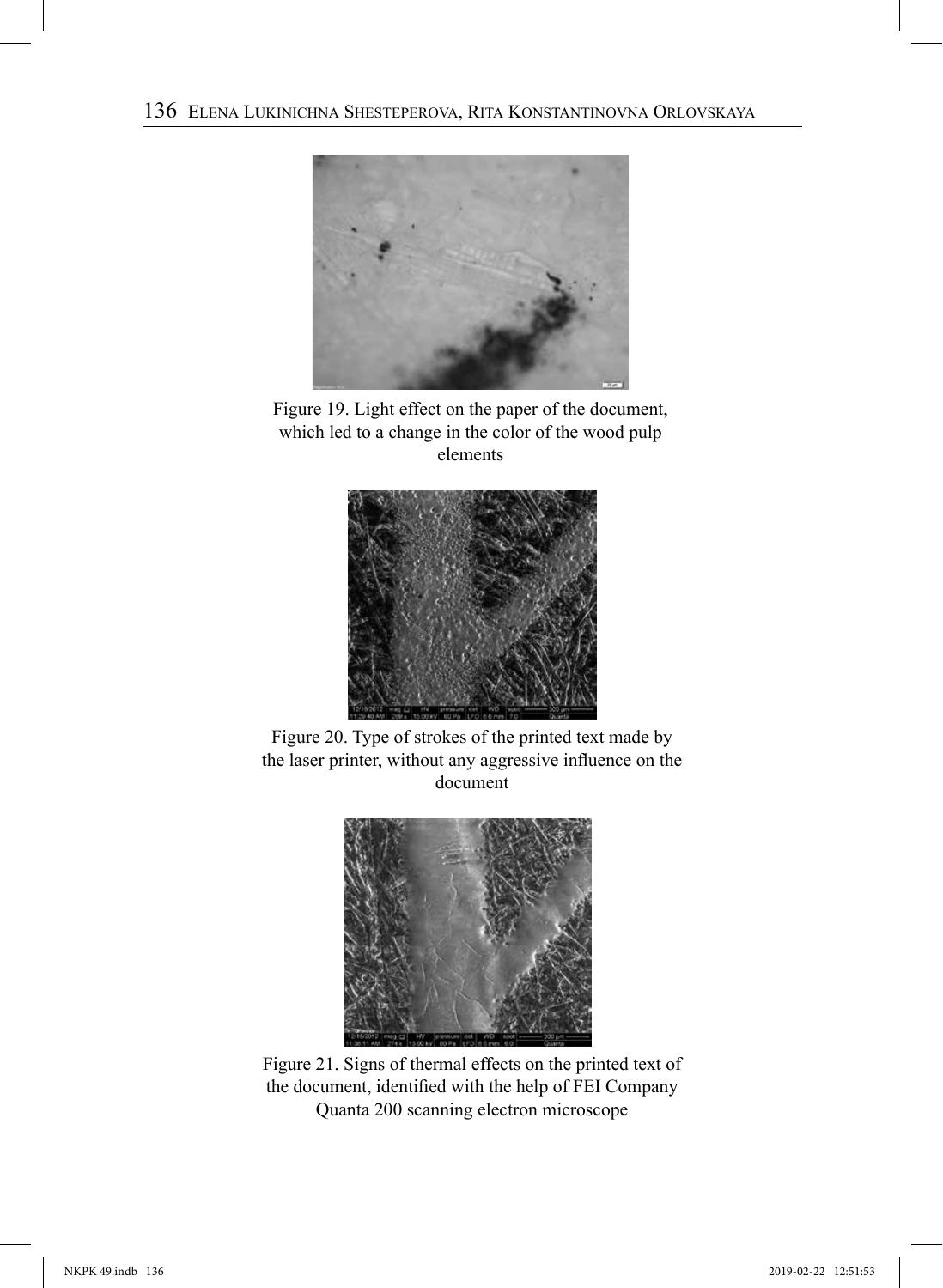When considering a trial, a document should be read as a set of typical requisites: text, signature and stamp.5 Extracting a particular requisite from the context of the entire document can lead to distorted research results, or give very limited information about the process of creating a document. A qualified expert is obliged to use an integrated approach when examining a document as a whole and its requisites in particular.

With an integrated approach to document research, the expert can use both destructive methods and methods without modifying the document. Thus, being one of the perspective directions of expanding the possibilities of forensic examination, complex expert studies in recent years have had a stable tendency to increase.<sup>6</sup> Especially this concerns such complex objects of research as documents.

Further in-depth investigation of an integrated approach enhances the possibilities of solving expert problems being a priority for the development of non-destructive methods.

# References

- Plinatus A.A. Modern possibilities of technical and forensic research of copies of documents made through installation // Forensic tools and methods in the disclosure and investigation of crimes. М.: ECC of the Ministry of Internal Affairs of Russia, 2006. Т.2. Pp. 139-146.
- Sosenushkina M. N. Basics of technical and forensic examination of documents// textbook. — M.: VNII MHA USSR, 1987.
- Toropova M. V., Furletov V. I. Study of documents subjected to aggressive influence (analysis of signs in the study of intersecting strokes) // Forensic examination: Russian and international experience (materials of the international scientific-practical conference). - Volgograd, 2012. P. 147-151.
- Toropova M. V. Establishing the sequence of application of documents requisites made by electrophotographic method, handwritten requisites and seal impressions: Guidelines / RFTSSE under the Ministry of justice of the Russian Federation. - M., 2011.
- http://sud-expertiza.ru/library/sovremennoe-sostoyanie-i-problemy-kompleksnekspertnyh-issledovaniy/ (accessed: 29.09.2018).

<sup>5</sup> Sosenushkina M. N. Basics of technical and forensic examination of documents// textbook. — M.: VNII MHA USSR, 1987.

<sup>6</sup> http://sud-expertiza.ru/library/sovremennoe-sostoyanie-i-problemy-kompleksnyh-ekspertnyh-issledovaniy/ (accessed: 29.09.2018).